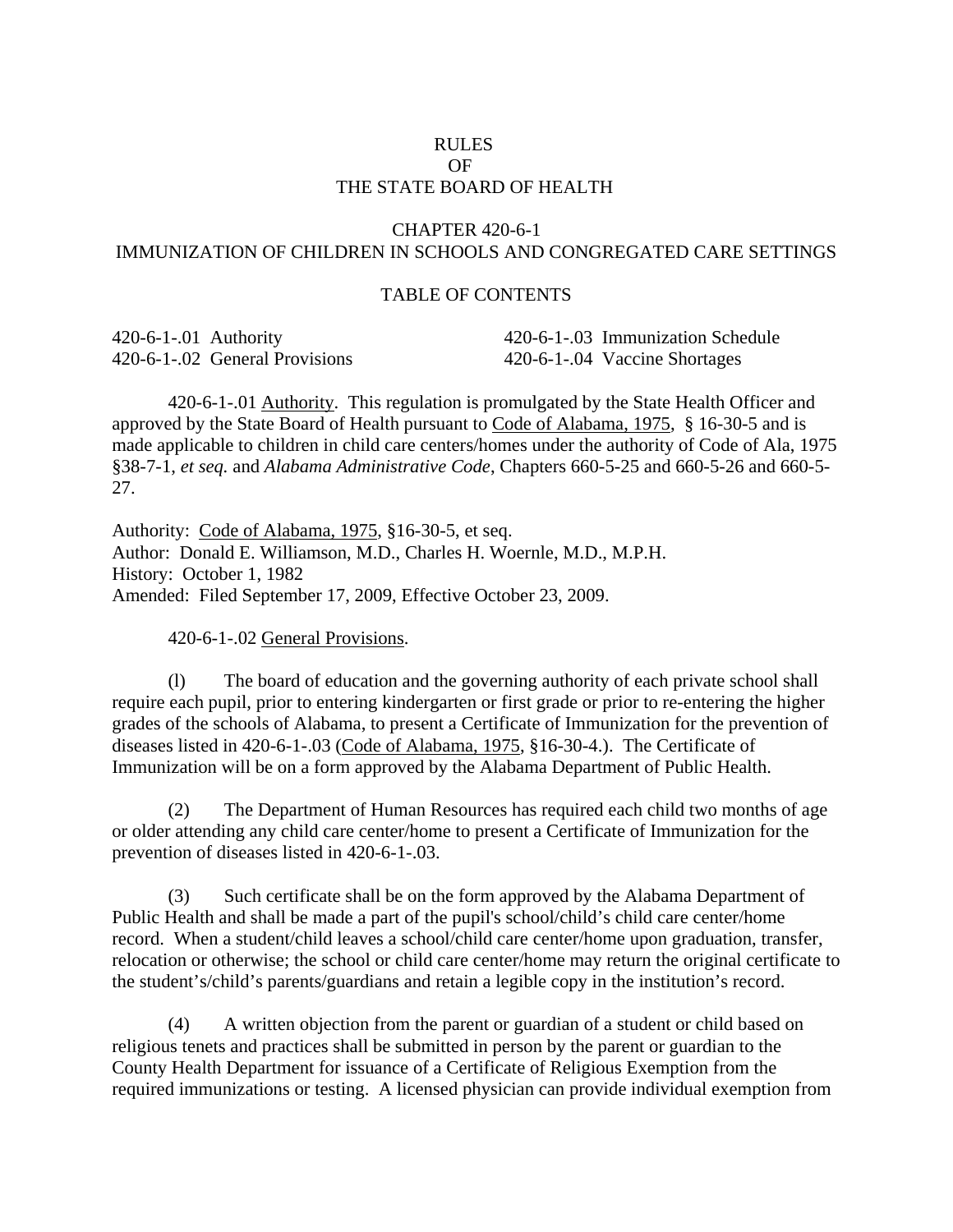the required immunizations or testing on a Certificate of Medical Exemption. The Certificate of Religious Exemption and the Certificate of Medical Exemption will be on forms approved by the Alabama Department of Public Health and will be accepted in lieu of the Certificate of Immunization.

Authority: Code of Alabama, 1975, §16-30-5, et seq. Author: Donald E. Williamson, M.D.; Charles H. Woernle, M.D., M.P.H. History: October l, 1982; Amendment June 11, 1993; Amended: Filed 1/17/97, Effective 2/21/97. Amended: Filed September 17, 2009, Effective October 23, 2009.

420-6-1-.03 Immunization Schedule.

- (1) Unless otherwise noted in paragraphs (2) and (3) below, vaccine doses should be administered according to the most recent version of the Recommended Immunization Schedules for Persons Aged 0 Through 18 Years, as published by the Advisory Committee on Immunization Practices. Vaccine doses administered <4 days before the minimum interval or age should be counted as valid. Doses administered >5 days earlier than the minimum interval or age should not be counted as valid doses and should be repeated as age-appropriate.
- (2) Except as provided in Chapter 420-6-1-.02 and in the Code of Alabama, 1975, §16-30-4, each pupil, prior to entering Alabama school grade kindergarten through twelfth grade shall receive age-appropriate immunizations as below:
- (a) 5 doses of diphtheria and tetanus toxoids and acellular pertussis vaccine (DTaP). Only 4 doses are needed if the fourth dose was administered on or after the fourth birthday. Booster doses of tetanus and diphtheria toxoids vaccine (Td) must be given 5-10 years after the preschool booster. However, effective for students entering sixth grade beginning fall of 2010, a booster dose of tetanus and diphtheria toxoids and acellular pertussis vaccine (Tdap) must be given at 11 or 12 years of age. This requirement will escalate by one successive grade each year for the following 6 years to include sixth through twelfth grades, beginning fall of 2016.
- (b) 4 doses of inactivated polio vaccine. Only 3 doses are needed if the third dose was administered on or after the fourth birthday.
- (c) immunization against mumps and rubella.
- (d) 2 doses of measles-containing vaccine.
- (e) varicella vaccine subject to the following schedule unless there is documentation of a positive varicella titer or a date of varicella disease. This requirement is effective for students entering kindergarten beginning fall of 2001 and will escalate by one successive grade each year for the following 12 years to include